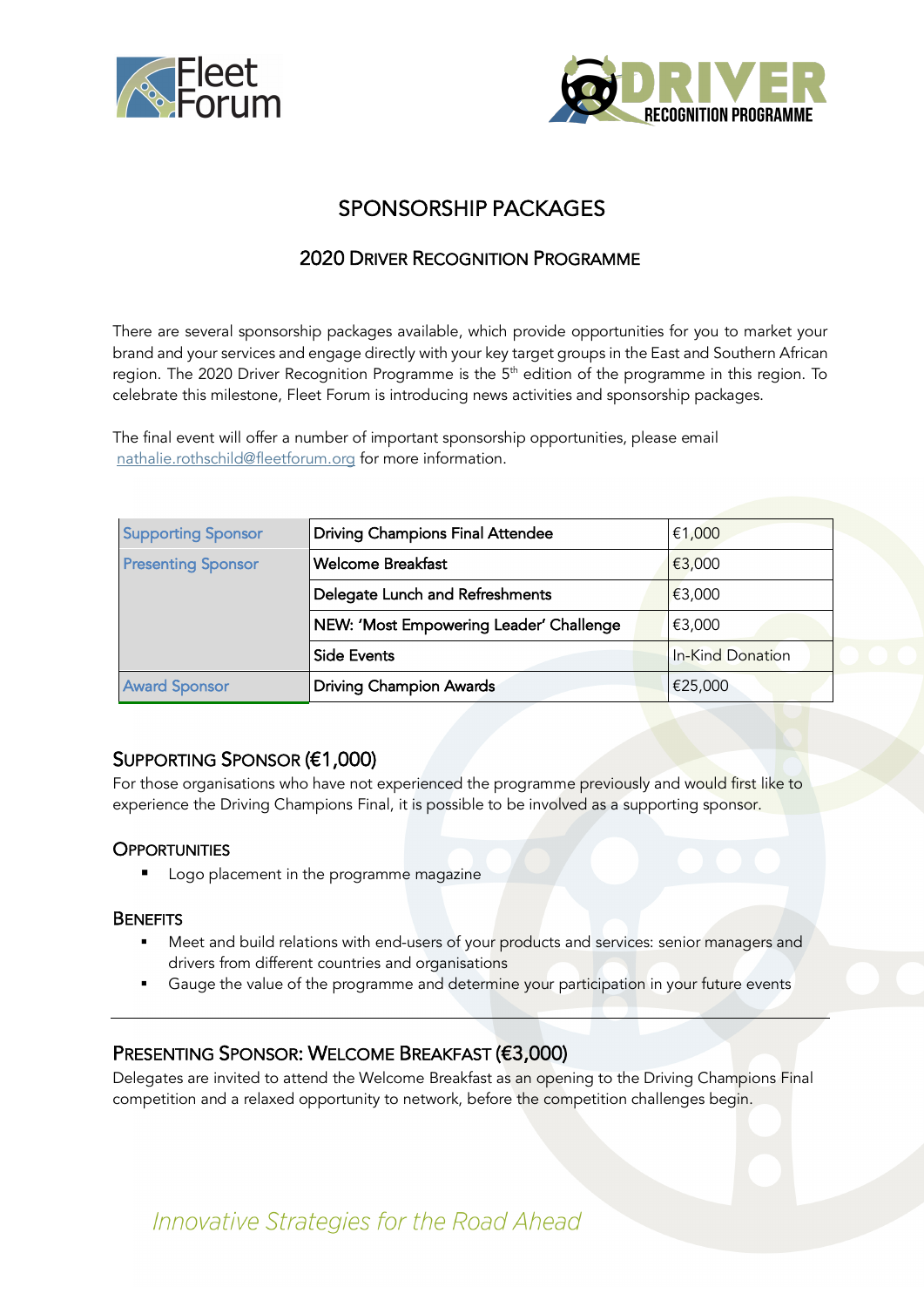



### **OPPORTUNITIES**

- **Officially welcome attendees to the Welcome Breakfast**
- Logo placement on Personalised Banner at the Welcome Breakfast venue
- Logo placement on sponsor and programme materials at Driving Champions Final (i.e. assortment of banners, programme pack and agenda)
- Logo on Fleet Forum website
- Name placement on the room panel where the Welcome Breakfast are hosted
- **Article in Driver Recognition Progamme magazine**
- Name in article on the award winner (featured on the Fleet Forum website)
- Set-up a small exhibition (brochures, video, etc.)

#### **BENEFITS**

- Connect with +100 delegates from your customer base, right at the start of the programme
- § Show your commitment to the sector and to the objectives of the Driver Recognition Programme

In addition to the monetary sponsorship, Fleet Forum announces welcomes an in-kind donation in the form of thematic workshop facilitation or design of a driving challenge from presenting sponsors.

## PRESENTING SPONSOR: DELEGATE LUNCH AND REFRESHMENTS (€3,000)

Lunch and refreshments are served to delegates on the day of the competition, in a designated area at the competition venue

#### **OPPORTUNITIES**

- Officially welcome attendees to the Delegate Lunch
- Logo placement on Personalised Banner at the Delegate Lunch venue
- **■** Logo placement on sponsor and programme materials at Driving Champions Final (i.e. assortment of banners, programme pack and agenda)
- Logo placement on Fleet Forum website
- Place name on the room panel where the Delegate Lunch are hosted
- **Article in Driver Recognition Progamme magazine**
- § Name in article on the award winner (featured on the Fleet Forum website)
- Set-up a small exhibition (brochures, video, etc.)

#### **BENEFITS**

- Connect with +100 delegates from your customer base
- Show your commitment to the sector and to the objectives of the Driver Recognition Programme

## PRESENTING SPONSOR: 'MOST EMPOWERING LEADER' CHALLENGE (€3,000)

In the final event, participating humanitarian organisation sends their best Driver, together with a Senior Representative at the country office, regional or global level. This representative accompanies the driver throughout the programme, giving him / her encouragement and support while they represent the organisation.

Innovative Strategies for the Road Ahead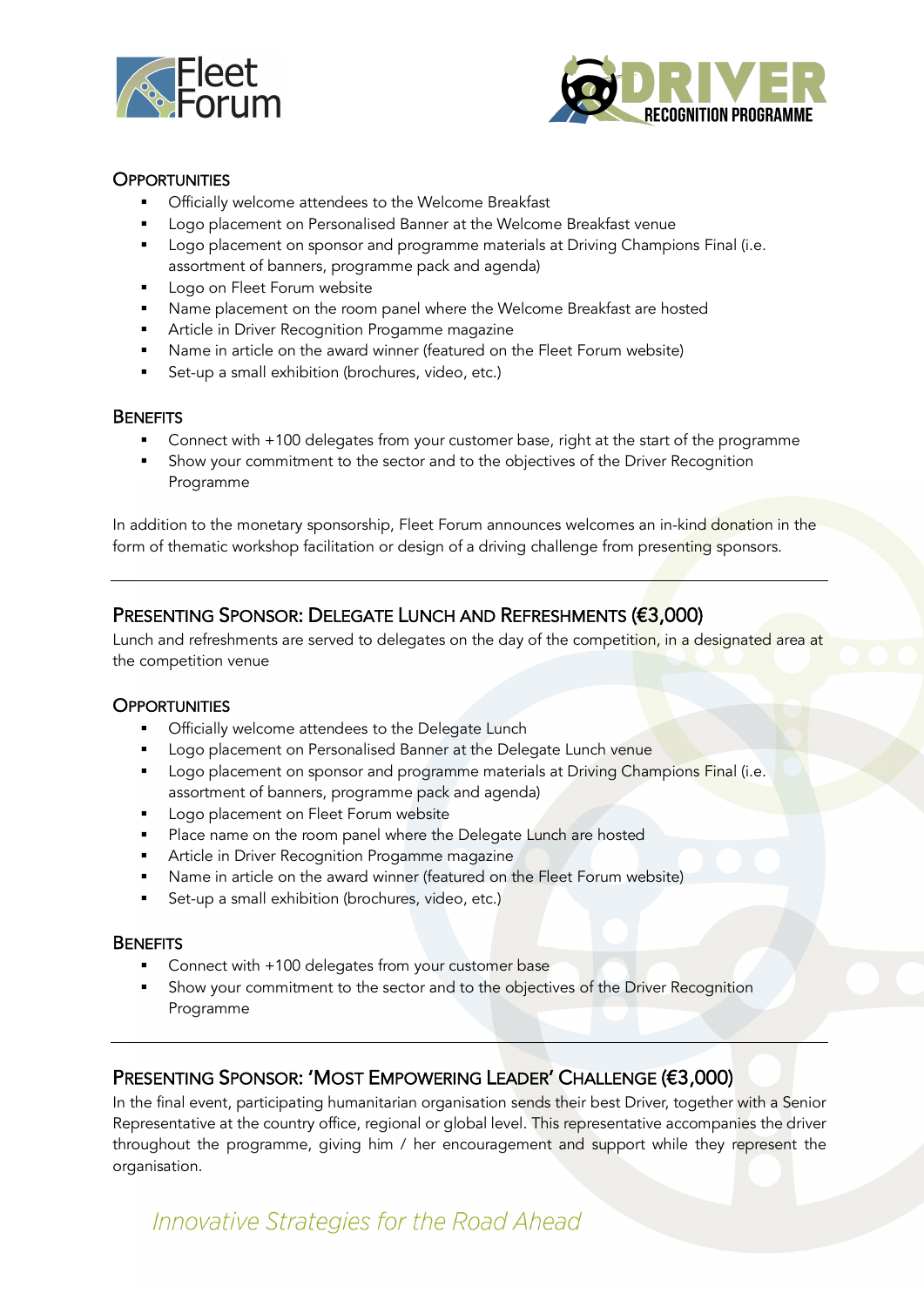



The Driver Recognition Programme helps organisations set up their own recognition schemes, and senior management plays a pivotal role in this. In 2020, we will further strengthen this link by introducing the 'Most Empowering Leader' challenge at the final event. Assessors will observe the interaction between drivers and senior representatives. In the Award Ceremony, the most empowering leader will be recognised.

### **OPPORTUNITIES**

- Recognise the Most Empowering Leader during the Award Ceremony
- Logo placement on sponsor and programme materials at Driving Champions Final (i.e. assortment of banners, programme pack and agenda)
- Logo placement on Fleet Forum website
- Place name on the room panel where the Award Ceremony is hosted
- **Article in Driver Recognition Progamme magazine**
- Name in article on the award winner (featured on the Fleet Forum website)
- Set-up a small exhibition (brochures, video, etc.)

#### **BENEFITS**

- Show your company's commitment to the sector
- Interact 1-on-1 with senior managers of your client base
- Demonstrate your company's vision on leadership

## PRESENTING SPONSOR: SIDE EVENTS (IN-KIND DONATION)

Before the announcement of the Driving Champion, fun side events will be organised in the afternoon for both senior managers and drivers. Possible events include but are not limited to simulators (roll-over, break and emergency), wet lane and skid pad training as well as precision and spatial exercises. In addition to the monetary sponsorship, Fleet Forum announces welcomes an in-kind donation in the form of fun side events from presenting sponsors.

#### **OPPORTUNITIES**

- Logo placement on Personalised Banner at the venue
- Logo placement on sponsor and programme materials at Driving Champions Final (i.e. assortment of banners, programme pack and agenda)
- **•** Logo placement on Fleet Forum website
- Article in Driver Recognition Progamme magazine
- Name in article on the award winner (featured on the Fleet Forum website)
- Set-up a small exhibition (brochures, video, etc.)

#### **BENEFITS**

- Interact 1-on-1 with participants by facilitating the side event
- § Increase awareness of your products and services

## AWARD SPONSOR: DRIVING CHAMPION AWARDS AND CLOTHING (€25,000)

The Driving Champion Award recognises the driver who is an inspiring example for others in terms of road safety and health, cost efficiency and friendliness as well as the corresponding organisation who understands the critical role they play in delivery of aid and development and take the time to show

Innovative Strategies for the Road Ahead